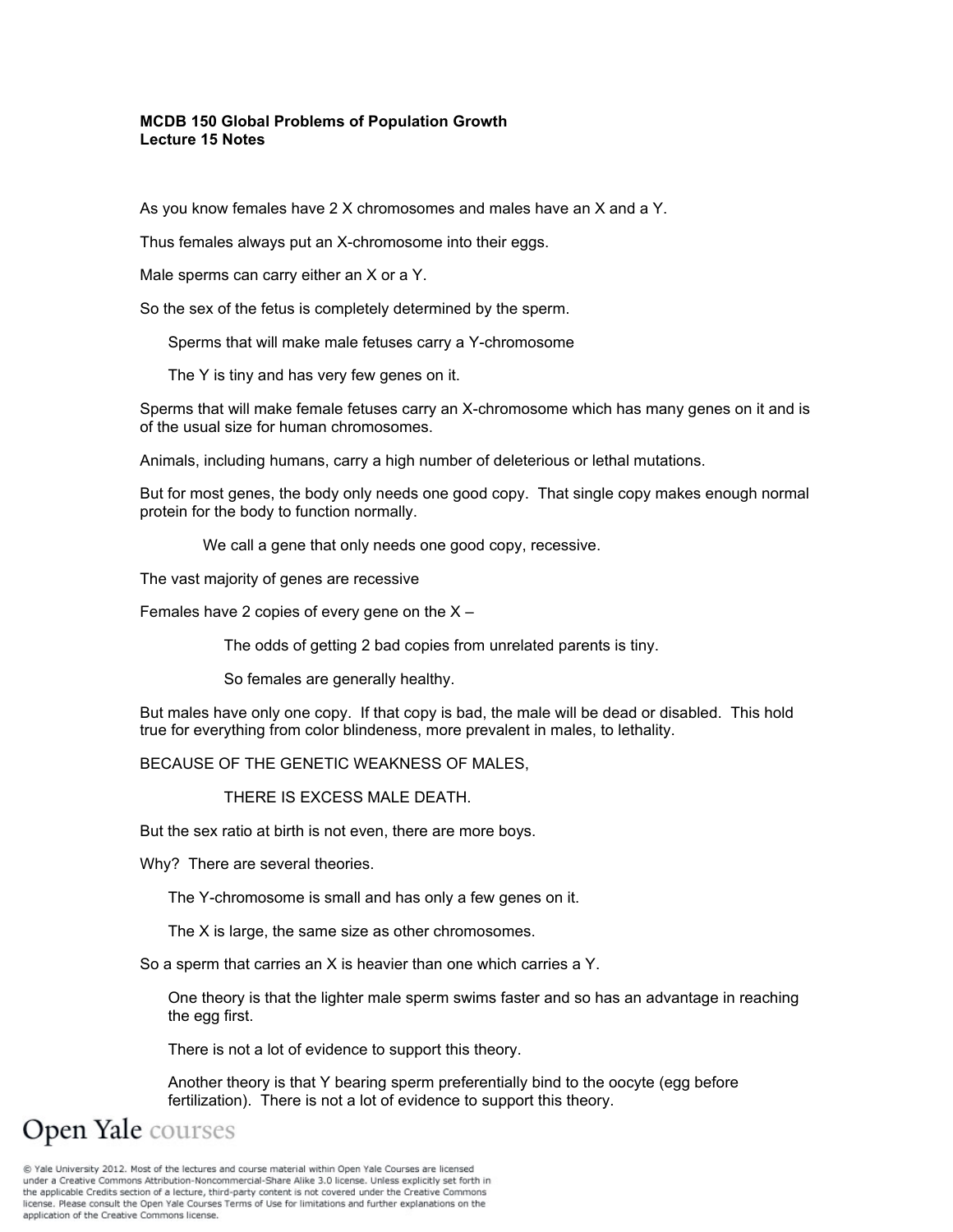Some data suggests that the sex ratio is very high (but unknown) at conception.

http://www.msu.edu/course/epi/824/REPRO\_EPI\_7\_SEX\_RATIO.ppt SLIDE 1

In the first two months the ratio comes DOWN to 150/100.

After that, but still in gestation, at least 1/3 of the male embryos die.

The ratio comes down to the 106/100 seen at birth.

There is not a lot of evidence to support this theory.

Then excess male post-natal death brings the ratio closer to 1:1.

=============================================================

FEMALE DISADVANTAGE

NYT 5/25/07 from Agence France-Presse:

2007: The oldest tree in Seoul, S. Korea, is a Gingko said to be 840 years old.

It is venerated by residents who bring fruit and other offerings once a year and pray for their safety.

It also attracts pregnant women who believe it will help them have a boy.

But 2 apartment buildings are interfering with the tree's roots. So the district government will spend \$4.3 million to demolish the apartment buildings.

The "normal sex ratio" is about 105 or 106 boys for every hundred girls.

1969: US 105.3 males born / 100 females born NHR 8/10/98

1995: US 104.9 males born / 100 females born. http://www.cdc.gov/nchs/data/nvsr/nvsr53/nvsr53\_20.pdf

So, what do you make of data like this: OH OF CHINESE SEX RATIO AT BIRTH 1

When you see a ratio much higher than 1.06:1 at birth - you know that girls are being done away with.

Why has the Chinese ratio moved so much above 106?

Maybe it's the One-Child Policy

If a family is only allowed one child - they want a boy.

So they do away with the girls.

I've seen this argument in newspapers and magazines countless times.

# Open Yale courses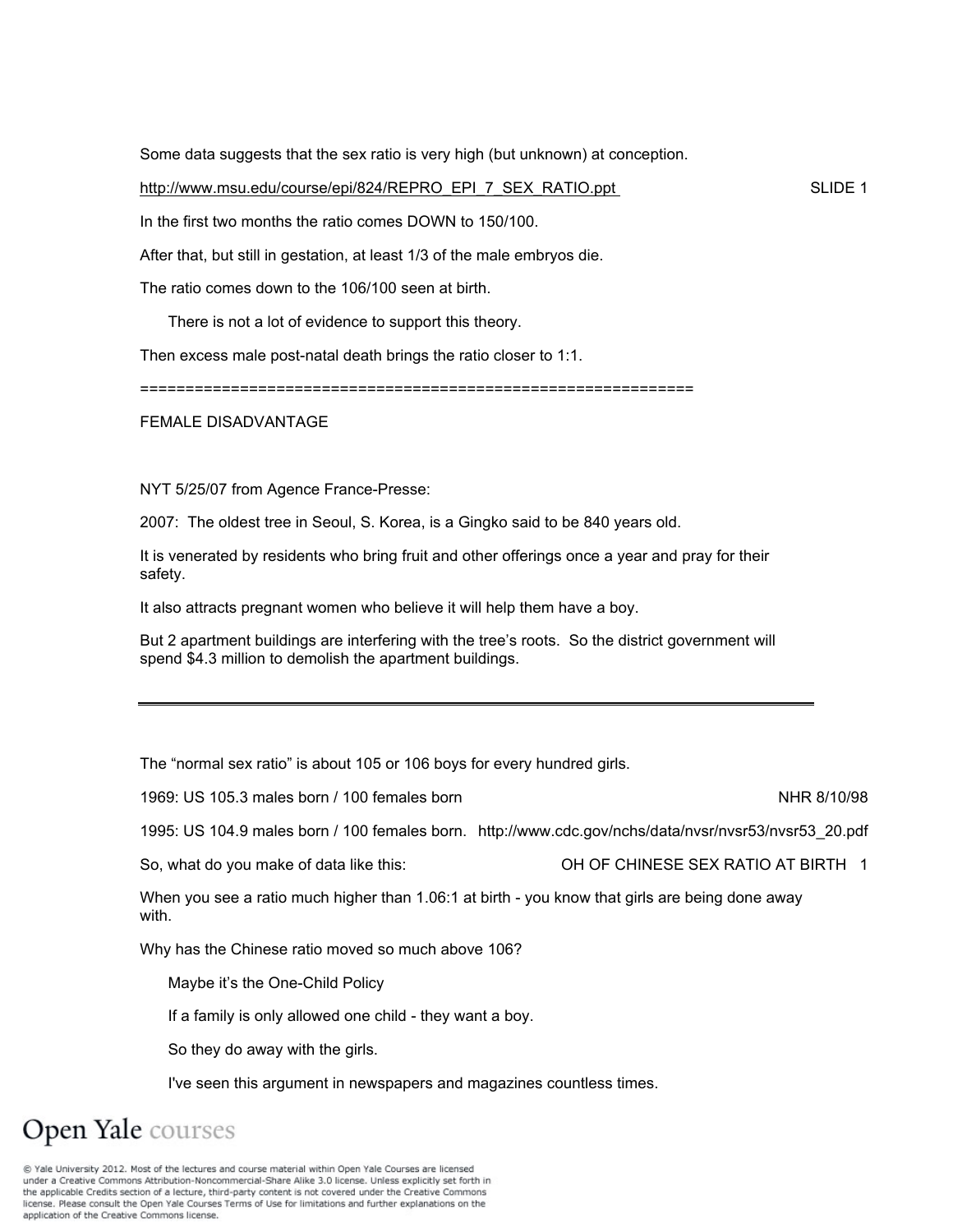Any further info in this graph that could help you substantiate or refute this hypothesis?

Date of take-off. Right about 1980

That is the date of inception of the One Child Policy.

Hypothesis is looking good.

What would you do next to check out your hypothesis?

International Comparisons.

### INDIA India sex ratio slide 3

Not strictly comparable. Previous slide was SR at birth.

This is sex-ratio in whole population.

I've put in the comparable number for China.

On this measure, India is more extreme than China.

India has no one child policy

So female disappearance is common in both India and China -

This is counter to the one-child policy theory.

#### WHAT HYPOTHESIS SHALL WE TRY NOW?

Both countries are very poor. It must be a result of their poverty.

Poor families can't bring up both children, and boys are more valuable, so they do away with the girls.

### So POVERTY IS A BETTER HYPOTHESIS

But here is another set of data:

Which country in the world do you think has the most skewed sex ratio? SLIDE 4

The greatest imbalance in sex ratio occurs in S. Korea. PCI International Dateline Nov. 1996.

Korea is not at all a poor country and does not have a 1 child policy:

By 2010 only 4 South Korean women will reach marrying age for every 5 men

(a disappearance of 20% of females).

Not only does income not work in international comparisons, it also doesn't work within a country.

Guangdong is a very prosperous province in China.

See for instance: "At the Beating Heart of an Export Machine" NYT 1/26/03 p 13

Includes Canton and a whole zone that makes exports for the US and the rest of the world.

It and Shanghai are the economic powerhouses of China. **Open Yale** courses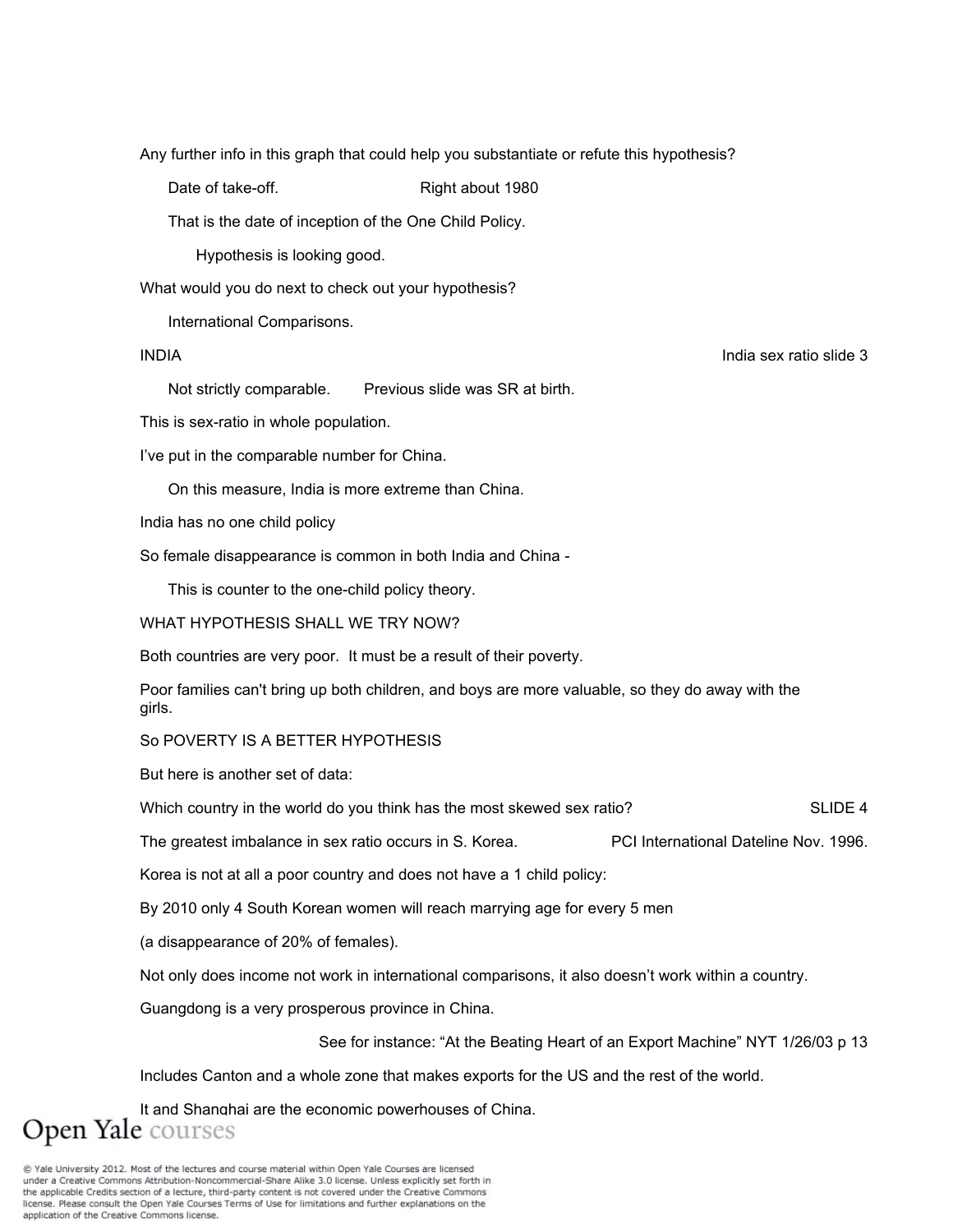The sex ratio in Guangdong is 130:100 (whole province).

Parts of the province have rates of 144:100 *NYT 6/21/02 Erik Ekholm* 

That means 1/3 of girls are done away with.

It is the same story for India.

The richer states often have a higher sex ratio than the poor states. SLIDE 5

The State of Haryana borders New Delhi and is one of the richest states in India.

#### http://www.mapsofindia.com/maps/india/percapitaincome.htm

But, it has a high sex ratio: in the range of 120 boys per 100 girls.

#### http://www.hindu.com/2004/06/25/stories/2004062507680300.htm

Much higher than the poorer states of Kerala and Tamil Nadu.

Over time, these countries are getting richer. But their sex ratios are getting more skewed.

CHINA DURING PERIOD OF GREAT EC GROWTH 8

In India, the sex ratio for children under 7 increased from 1,058 in 1991 to 1,078 in 2001.

CHINA By '89 the excess was 14% (NYT 4/25/93)

 $\rightarrow$  about 1 of every 12 newborn girls disappeared (~900,000 annually).

In China's 2000 census: the excess was 17% ratio at birth: 117 boys for 100 girls. About 1 in 8 girls are done away with. NYT 6/21/02 Erik Ekholm

SO POVERTY IS NOT A GOOD HYPOTHESIS EITHER.

Well, what exactly are we trying to explain.

Why did the rate zoom upwards in about 1980.

Notice, the graphs show sex ratio AT BIRTH SLIDE 4 = 9a

So, it does NOT include any infanticide. Infanticide kicks in after birth.

Before 1980 the ratio is ~106 boys / 100 girls. That is the biological level.

What happened around 1980 that could have caused this upswing.'

The reason the graph is increasing at this time is the introduction of ultrasound machines at this time. Ultrasound can discern the sex of the fetus.

Prior to ultrasound, there was no way to determine the sex of a child.

So the parents had to wait until a child was born, then, if it was a female, they killed or abandoned it.

# Open Yale courses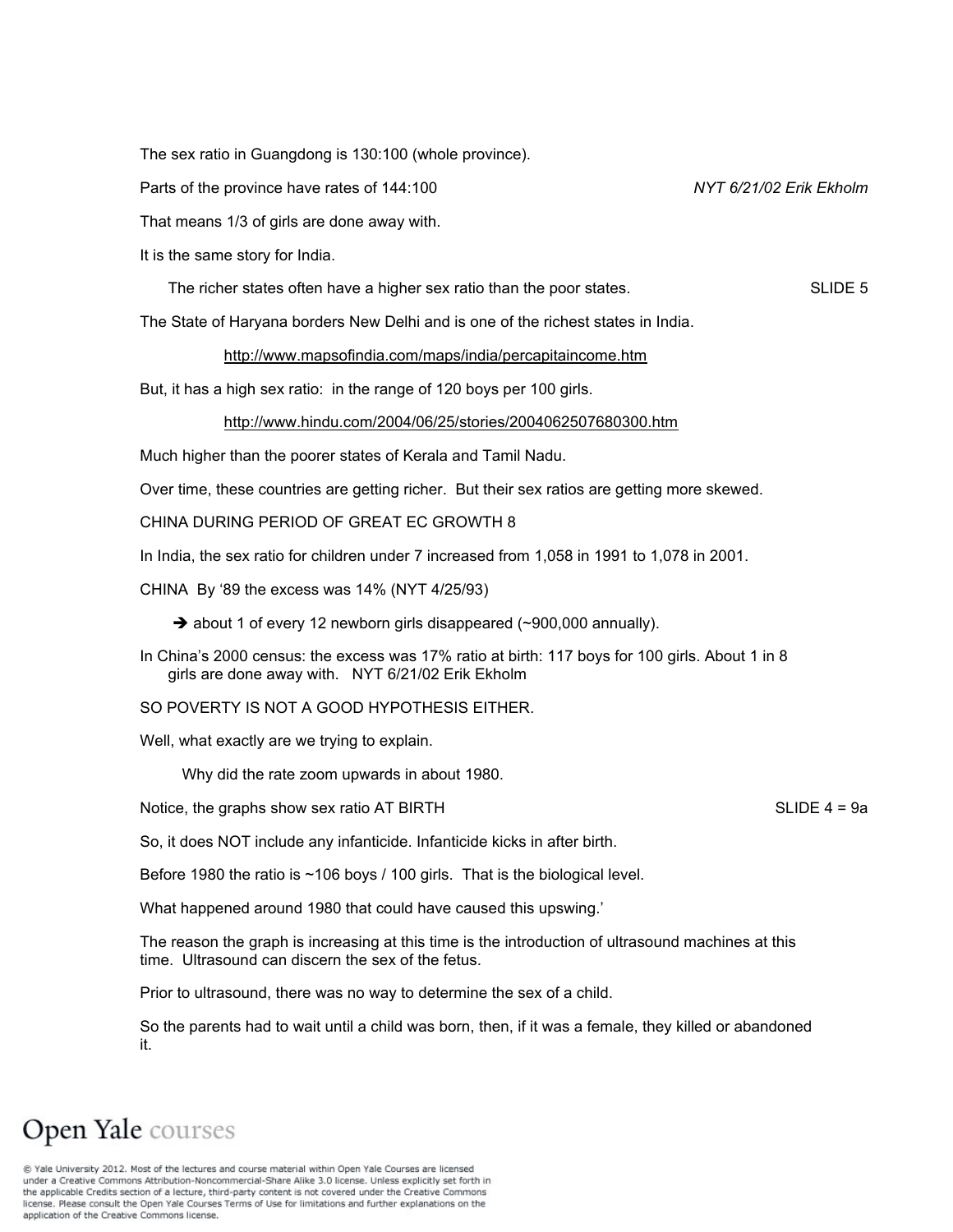In a central county of China, couples that already had a daughter, and discovered that their  $2^{nd}$ baby would also be a girl, turned to abortion 92% of the time. *NYT 6/21/02 Erik Ekholm Also Chu Junhong PDR '01* 

India In a clinic for the rich, where they do amniocentesis to determine sex of fetus:

7,999 female abortuses, 1 male.

India, NYT 12/13/91 Cheap ultrasound tests to determine the sex of a fetus are now readily available. There are sidewalk clinics in the cities and also ones in rural areas.

Sex selection testing is virtually a specialization in India. This is so popular that "The doctors who are doing this have stopped all other kinds of medicine. They are making a lot of money.

The sex of a fetus is difficult to determine before 16 weeks gestation, by which stage abortion can be risky.

Head of Women's Association there says, "No one wants girls.

If the test says girl, then the pregnant woman will have an abortion."

What we are seeing here is the substitution of sex-selective abortion for female infanticide.

Sex selective abortion in China PDR 6/01 lots of quotes.

Abortion has not totally supplanted infanticide. Infanticide still occurs and abandonment still happens frequently as evidenced by the large number of girl babies deposited with orphanages.

So, sex-selective abortion does not necessarily mean an increase in the number of females being done away with

It mostly represents a change of method.

Let me give you some more information about the sex ratio:

 $1<sup>st</sup>$  update in time:

| India, you've seen. It is mostly stable, maybe mildly improving.      | SLIDE 5 |
|-----------------------------------------------------------------------|---------|
| China has continued on up from the 113 114 in 1992 to $~118$ in 2005. | SLIDE 8 |

It is not homogeneous within the countries.

| India by State.                 | SLIDE 5                  |
|---------------------------------|--------------------------|
| CHINA BY PROVINCE               | SLIDE 10                 |
| It depends enormously on parity | CHINA BY PARITY SLIDE 12 |
|                                 | KOREA BY PARITY SLIDE 13 |

-------------------------------

#### FEMALE DISADVANTAGE CONTINUES AFTER BIRTH

| At Birth more boys die than girls that's biological factors. |  | SLIDE 15 |
|--------------------------------------------------------------|--|----------|
|--------------------------------------------------------------|--|----------|

In every state, more boys die at birth than do girls For India as a whole, 57/1,000 boys die but only 48 girls. Boys are genetically weaker than girls

**Open Yale** courses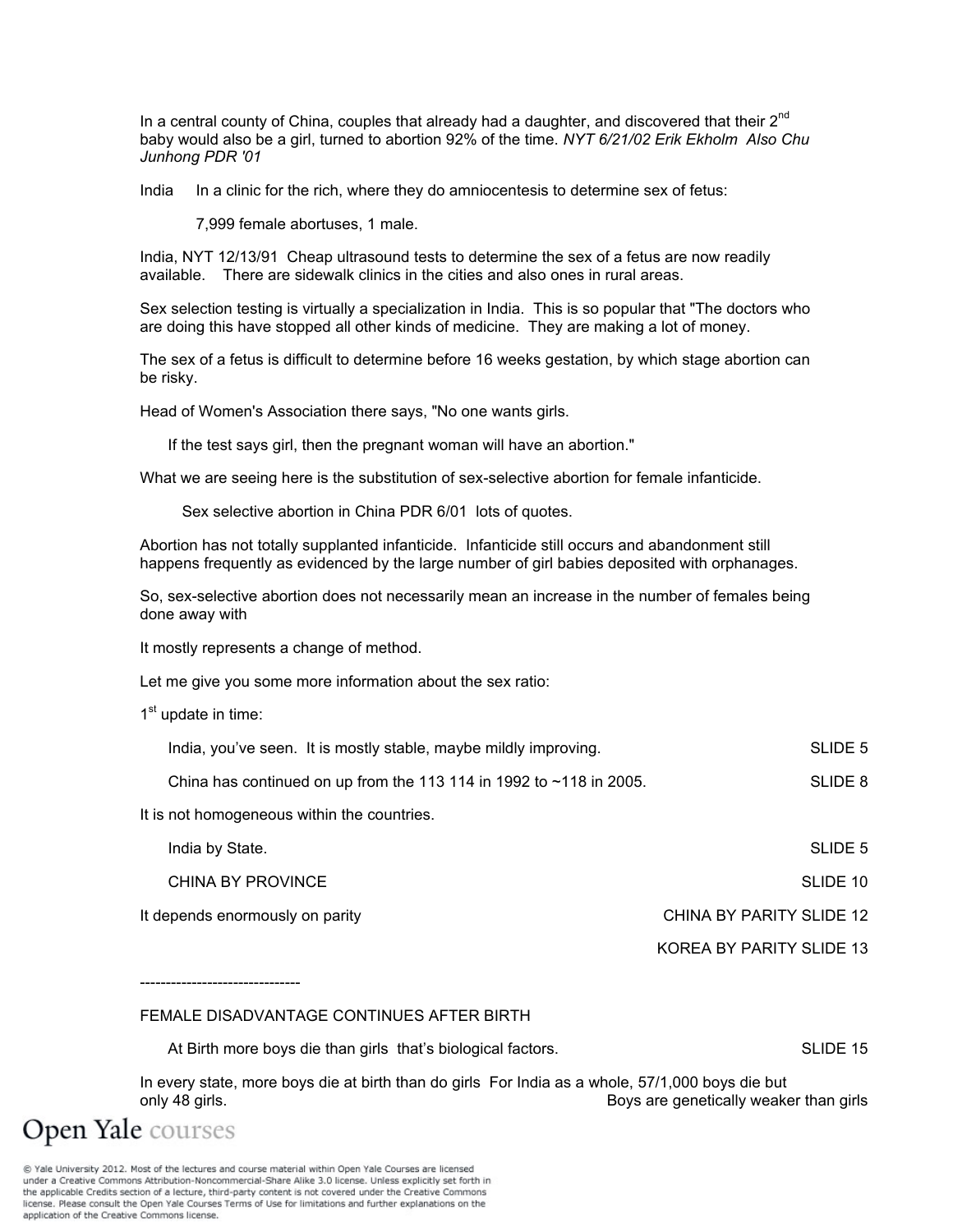#### After Birth

In Kerala there is no sex discrimination, biological factors continue to predominate. From just after birth up to  $5<sup>th</sup>$  birthday 6/1,000 boys and 4.5/1,000 girls die. SLIDE 17 green

But, in every state more girls die than boys **SLIDE 17** and the state of the SLIDE 17

Red dashes indicate some of the more extreme ratios.

We still have to explain why it is that it is female fetuses and girls that are done away with, rather than boys.

It is important to find an explanation because, THIS IS A LARGE PHENOMENON

In India alone there are 23 MILLION "missing women".

In the world there are estimated to be 100 MILLION missing women.

Of course, you can say it's an Asian tradition.

It is true that doing away with females is a tradition in South & East Asia.

It is true that low female status is deeply ingrained in the culture.

In India's  $1<sup>st</sup>$  national census (1871) there were 98 million males, but only 91 1/2 million females. Already 6% of females were missing. PDR 25:323

From a Chinese book of travel in 19th century:

"England is so short of inhabitants that the English rear every child that is born. Even prostitutes who bear children do not destroy them." This passage was read to the Emperor - he did not believe that the English were so stupid.

Dennis Bloodworth "The Chinese Looking Glass" p119

In your reading packet, you read about reports was from India dating back to the 1830 of villages in India that have no girls at all. (Bumiller p 104)

All are killed.

In 1921 Somerset Maugham came upon a little tower on a Chinese hillside with a single small hole in its wall, from which came a nauseating odor. This was a baby tower, and it covered a deep charnal pit into which parents threw their unwanted children through the aperture ... As he stood there, a lively little boy came up to him and said that 4 babies had been brought to the tower that morning.

"On a Chinese Screen: The Sights of the Town." Oxford U Press, 1984

Of Human Bondage, 1934 version w/Bette Davis, 1964 w/ Kim Novak and Laurence Harvey; Razor's Edge 1946, 1984 w/ Bill Murray and Theresa Russell; the Moon and Sixpence, created the prostitute Sadie Thompson which has been made into a movie 3X - including Miss Sadie Thompson w/ Rita Hayworth in 1953)

"The female child is regarded as a liability here.

In rural areas women are not even considered people."

**Open Yale** courses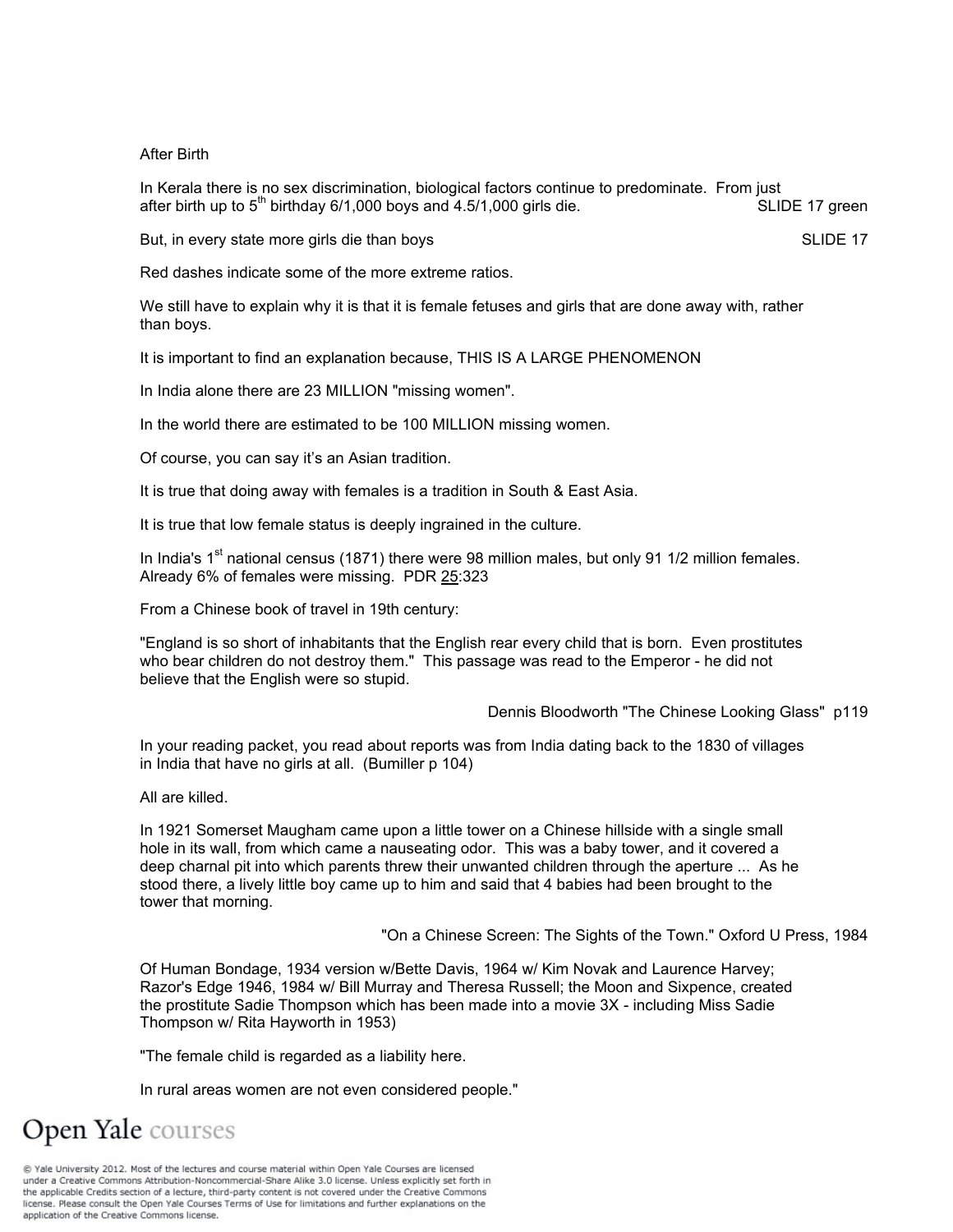The elimination of females is not limited to the young.

Earlier I described to you (from Virginia Abernethy) an example of a tribe in New Guinea where widows were immediately strangled.

In India, there was a variant of that practice. SATI

From British Cap Kemp eyewitness to event on March 18, 1813.

Visvanatha, a male, had been sick a short time. An astrologer said that he was on the point of death and so he was taken down to the side of the Holy Ganges River to expire. He was immersed to his waist in the river for some time, but he didn't die. They brought him back to the bank and let him broil in the sun. Then he was placed again in the river. He didn't die. He was returned to the bank. This kept going for 36 hours. Finally he died.

His wife was a young healthy girl of about 16. Learning of her husband's death she decided to be buried alive with his corpse. The British Officer tried, in vain, to persuade the girl, then her mother, that a resolution of this kind was madness. He encountered not the slightest sign of either hesitation or regret.

The young widow, accompanied by her friends, proceeded to the beach where the body lay. He was placed in a grave about 6 feet deep. The wife circled the grave 7 times, calling out: Hail God, Hail God. The surrounding crowd echoed her chant. She climbed into the grave. The Captain moved up to within a foot of the grave to see if, at the last minute, she showed any sign of reluctance or whether her relatives showed any sign of sorrow.

She placed herself in a sitting posture, as her husband had been placed. Both faced North, so she was sitting behind his back. She embraced the corpse with her left arm, and reclined her head on his shoulder. The British Officer observed no sign of regret on her part.

The other hand she placed over her head with the forefinger erect, which she moved in a circular direction. The earth was then deliberately put around them, two men went into the grave to stamping down the earth. She continued circling her finger until her head was completely buried, and then for some time after that. The earth continued to be piled in and stamped down until it was 2 or 3 feet above the heads of the entombed. No tear was shed by any of the relations. Eventually the crowd dispersed and the ritual lamentations and howling commenced, but without sorrow.

SATI is very rare now and probably was not common in the past.

But it was held up as an ideal – how the ideal woman should act.

Joseph Campbell: The masks of God: Oriental Mythology.1962. p 66-67.

In modern times we can see that excess female mortality continues after birth.

The sex ratio keeps increasing throughout childhood and young adulthood.

So, women and girls are not valued in many cultures.

This son preference is not at all limited to Asia:

US: Hispanic women in LA: they want 2.8 sons and 0.1 daughters. FPP 29284-287 12/97

# **Open Yale** courses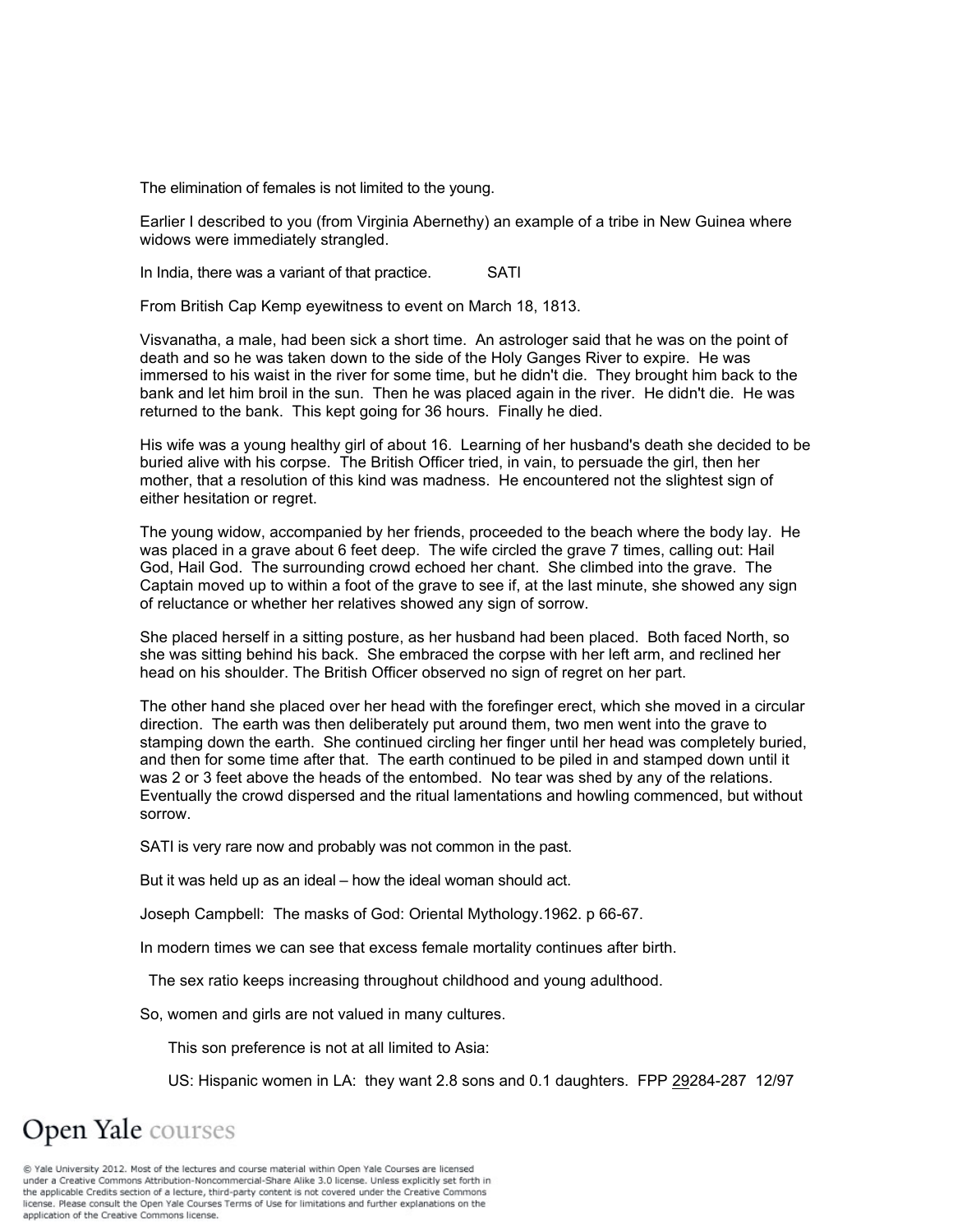several years before the Gulf War. Barbara Walters did a story on gender roles in Kuwait.

She noted that women customarily walked about 10 feet behind their husbands.

A strong sign of female deference and dependence.

After the war, she returned to Kuwait to do another story.

She was very pleased to observe that the men now walked several yards behind their wives.

Walters approached one of the women and said, while the camera was rolling, "This is marvelous. Can you tell the free world just what enabled women here to achieve this reversal of roles?"

"Land mines" said the Kuwaiti woman.

#### India: http://www.unfpa.org.in/publications/16\_Map%20brochure\_English.pdf

Ranu hardly went to school. She was married at the age of 18 (not especially young). She Mukhtar, a serviceman earning about \$60 a month. That's \$1 a day for each of them – a usual per capita income among the poorer people.

She gave birth to her first child at age 20.

It was a girl.

Her second child was a girl.

She throttled it within a day of her birth. Missing, Mapping the Adverse Sex Ratio in India. 6/03 UNPA

She became pregnant 5 more times.

Two sons died due to illness.

The fetus was identified as female for 2 pregnancies.

So she aborted them.

One boy lived.

Ranu wants another son. She says clearly and firmly that she will kill any baby if it turns out to be a girl. She says she has hardly any money to give them at the time of their wedding.

Ranu's husband seems to be indifferent to the killing of their daughters.

Neither Ranu nor her family members express sorrow on the death of the baby girls as they consider a girl child a 'trouble maker'.

She says that in her village, girls are killed by putting a sandbag on her face or by throttling her. It is not a rare phenomenon, It happens without any hindrance.

Women are even willing to sacrifice themselves in order to have sons.

This story is from the high end of society.

Mr. Ravi is a senior executive in a multi-national company. His wife was a teacher in a public school.

http://www.unfpa.org.in/publications/16 Map%20brochure English.pdf Missing, Mapping the Adverse Sex Ratio in

**Open Yale** courses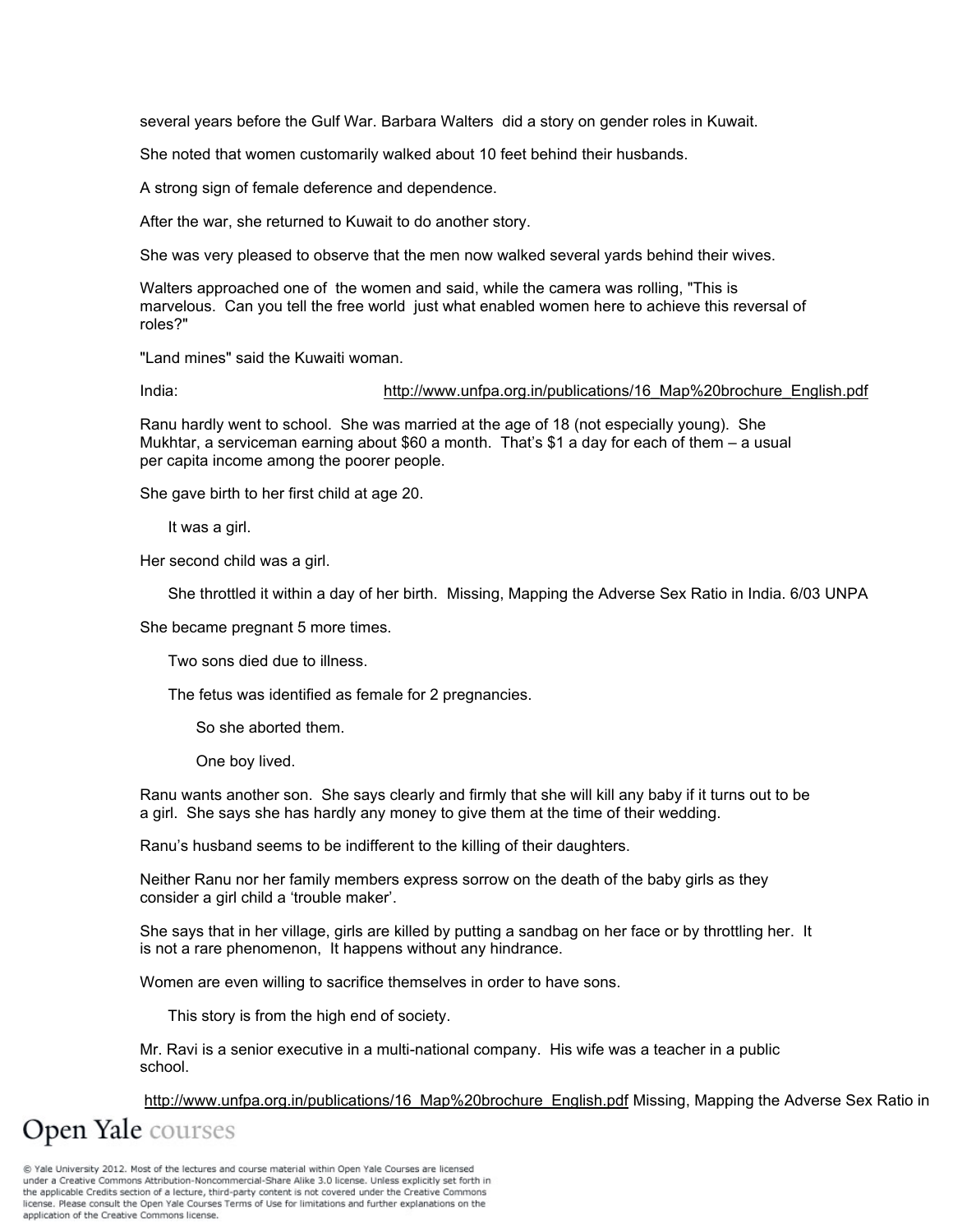Their eldest daughter is 23 years old. A  $2^{nd}$  daughter is 21.

She wanted a son.

She had 8 sex determination tests showing female fetuses and had those 8 pregnancies medically terminated.

But she wanted a son.

Her doctor advised her NOT to get pregnant, as it could pose a threat to her life.

She ignored his advice, got pregnant, gave birth to a son.

She died 2 days later.

So one is correct in saying that this is "a traditional Asian cultural preference for male children."

But, saying that something is cultural is no explanation at all.

It just restates the observation.

Where do these "traditional Ideas" come from?

The idea that peoples have random and meaningless cultural preferences is wrong.

What is the explanation usually given by economists, anthropologists, sociologists.

Part of Rational Actor Theory?

It is almost universal in Asian traditional cultures that the daughters marry young and leave the home.

They move in with their in-laws and are considered part of that new family.

They have no obligations to their natal family.

The daughters often have almost no contact with their birth family once they are married into another village.

So the parents have to invest scarce resources into bringing up a daughter to an age where she could do work around the house and in the fields -

But, the girl leaves and the parents get no return on the investment.

In addition, the bio-parents may have to pay a dowry to get the girl married.

The son who stays at home is responsible for old age support of the parents.

The son inherits the family property.

The son has the religious responsibilities to light your funeral pyre, etc etc.

Sons contribute to the power of a family in conflicts or competitions with other families.

IS THIS A SATISFACTORY EXPLANATION?

It's OK as far as it goes.

Open Yale courses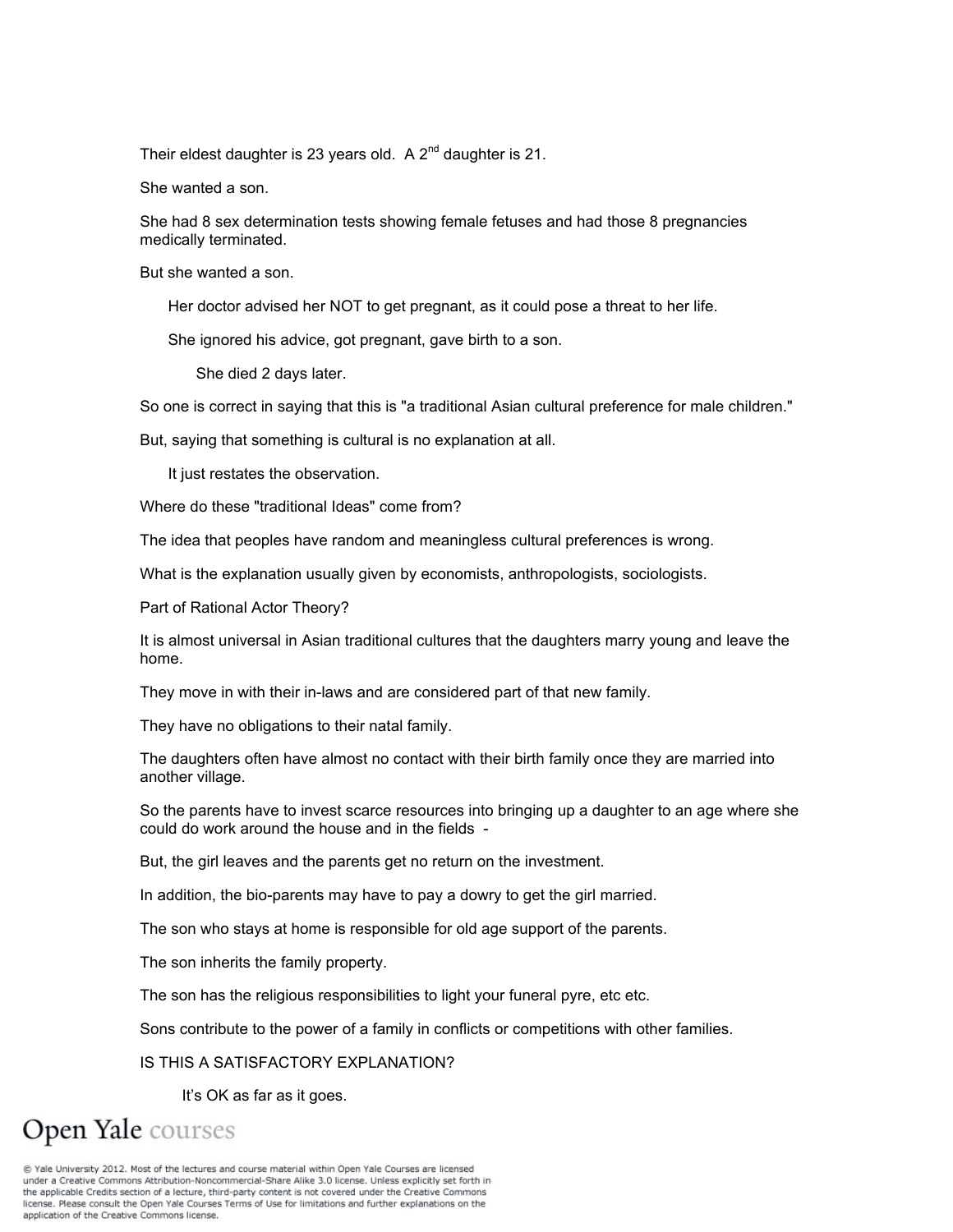This whole edifice of gender discrimination is dependent on the fact that the girls leave home.

But it just takes for granted that it is the girls that leave home.

Why isn't it the boys – or both equally?

Where else have we seen females leaving their birth group to reproduce?

Chimpanzee exogamy.

Not usual among mammals.

Usually the males fight and the losers get kicked out.

But in Chimps the males stay together and the females go out.

Why. Because of the wars.

In the wars, the number of adult males in a community is the deciding factor.

Inherited by humans.

Lots of genetic evidence, from thousands of years, that human males stay in the location where they are born while females move to new locales.

Culturally, males support the status of the father and all the males together go out and fight the wars.

So, it looks like the roots of female disadvantage lie in our great ape ancestry.

Humans just never changed from the pattern of exogamy.

**BENGAL** 

Bengal sits in the NE of India and continues into the country now called Bangla-Desh.

MAP OF ASIA TO SHOW 37

The dominant ethnic group are Bengalis who are split between Bangla Desh and the neighboring province of West Bengal in India.

Dhaka is the capital of Bangla Desh and Calcutta (in India) is the capital of West Bengal.

See http://www.geocities.com/CollegePark/4637/Bangladesh.htm for basic data

BanglaDesh is the most homogeneous of the 3 countries that made up the old British Raj (Pakistan, India, Bangla Desh. 98% of Bangla Deshi's are Bengalis and 88% are Muslim. So one has some chance of talking about it as a whole.

Bengal is a very rich part of the world.

To see its wealth, we can compare BanglaDesh to Iowa.

Same Land area: Iowa 56,000 sq mi; Bangla Desh 56,000 sq mi

Both basically agricultural

But Bangla Desh has better Climate: can grow 3 crops / yr in Bangla Desh

# **Open Yale** courses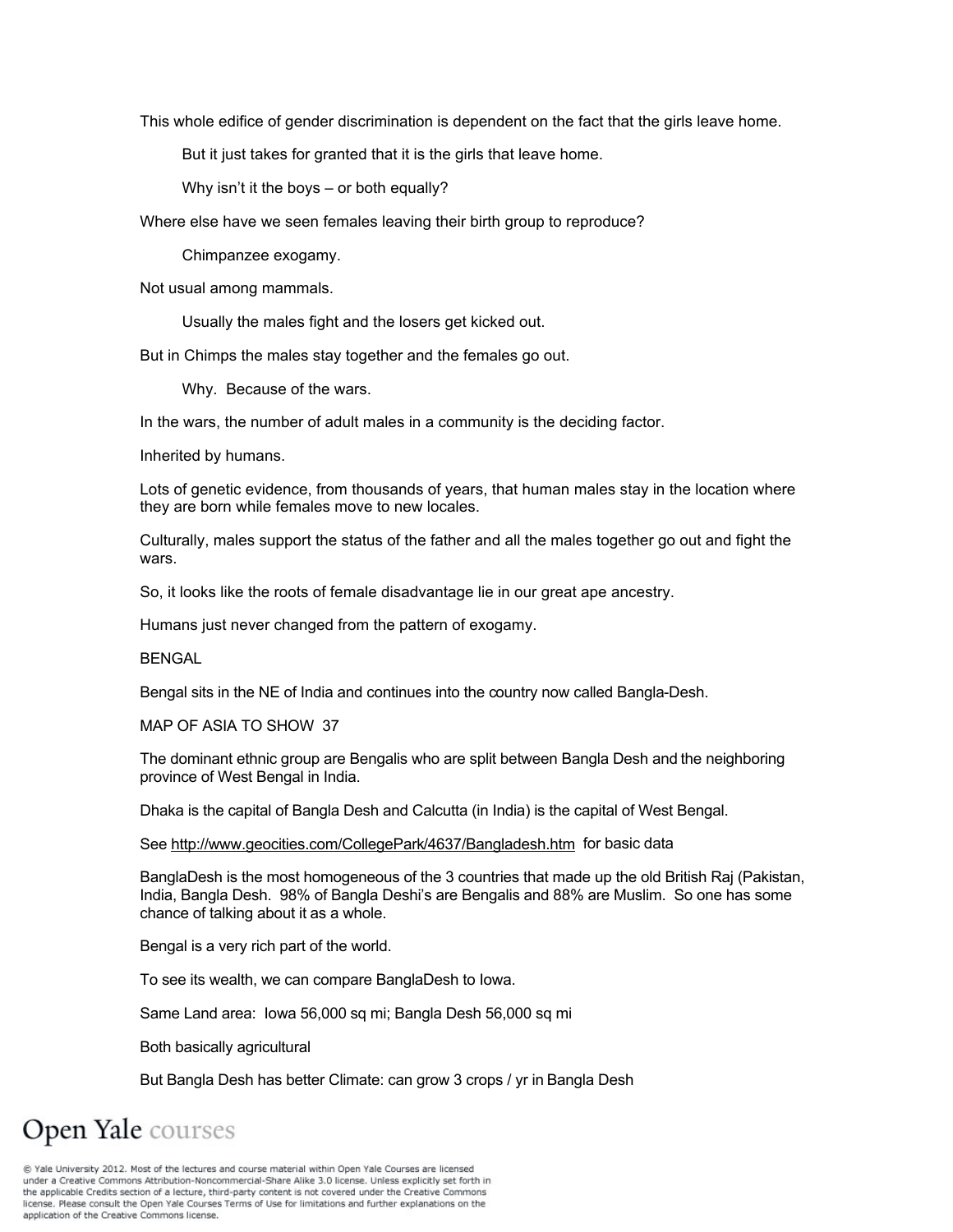But poor Iowa, It's only possible to grow 1 crop/yr plus winter wheat

B-D has plenty of water Ganges and Brahmaputra Rivers.

among the rainiest in the world

Iowa has the Mississippi River on one side of it and Nebraska R. on the other side.

But poor Iowa, inside the country all the rivers are very small.

Iowa sometimes has droughts, Bangla Desh never.

Both are fertile, B-D is a low alluvial plain

Can see fringe at bottom of Map SLIDE 37

Delta in BD SLIDE 38

But B-D gets free fertilizer from the flooding of the rivers that come down from the Himalayas.

But poor Iowa, it doesn't get this free fertilizer. The farmers have to pay for fertilizer.

BANGLA DESH SHOULD BE MUCH RICHER THAN IOWA.

AND IT IS!

B-D GDP is on the order of \$200 Billion **PPP** multiplying numbers below

While Iowa's is in the ballpark of \$100 Billion

The Moguls, who ruled from the  $13<sup>th</sup>$  century onward,

called Bengal the "Paradise of Nations".

Conquered by by Moghuls Muslims in 1199. The British slowly took over in the  $17<sup>th</sup>$  and  $18<sup>th</sup>$ centuries until 1948. P6-7 & Brittanica.

In the 16th century, the first European traders were ecstatic over Bengal's abundance and riches.

Paul R. Greenough: Prosperity & Misery in Modern Bengal Oxford U Press. SML: HC437 B43 G73 (LC)

The wealth lasted for several centuries,

but by 1880, population growth started to take off.

adding about 3 million people every decade. p 61-63.

These new people cleared the jungle for farmland,

but by the late 1930s, the jungle was gone p68.

p68 In 1938, Biren Ganguli, a Bengali, wrote "every inch of land that is fit for cultivation is already used. Every pathway or cattle-track is pared down by farmers on either side until it barely leaves room for two people to pass each other on foot.

Then people started draining the lowlands on the coast and even moving out onto temporary mudflats in the Bay of Bengal. P67 You have a reading on that.

### Open Yale courses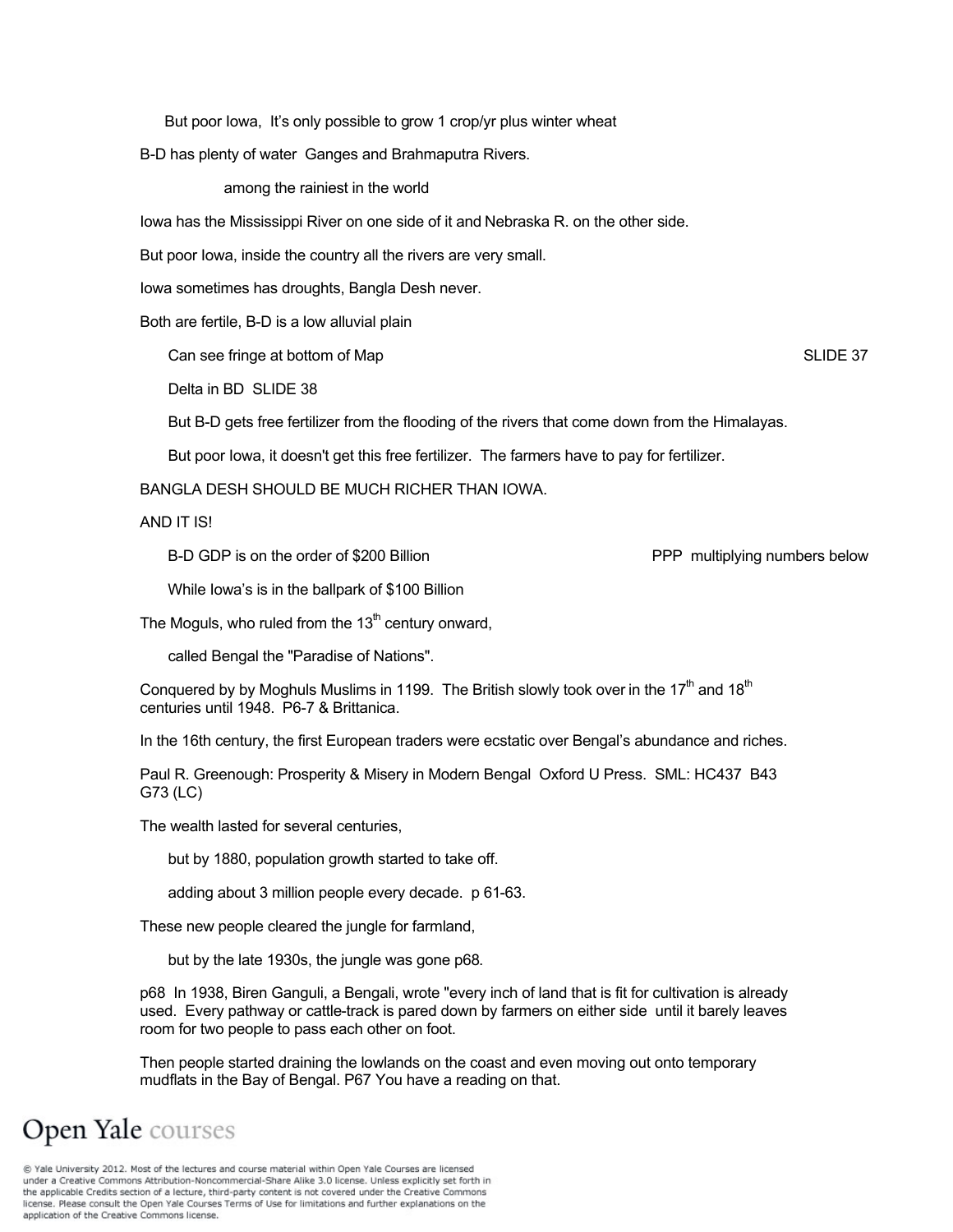From this time dates the fantastic vulnerability of Bangla Desh to flooding the perennial cyclones and monsoons.

Each flood would bring a high death toll.

Turekian: Global Environmental Change '96 p. 179:

Almost 100,000 deaths a year due to storms, erosion and flooding in B-D.

Thus, in about 60 years the population explosion overran the resources and Bengal went from being a rich region to what was standardly described as "a basket case".

List of Disasters in B-D SLIDE 38b

b

B-D now has the highest population density in the world. (735/km<sup>2</sup> in 1994 and rising)

| 2,650 / sq mile                                                                   | 2.6 sq km/ sq mile 2008 World Pop Data Sheet                            |  |
|-----------------------------------------------------------------------------------|-------------------------------------------------------------------------|--|
|                                                                                   | Graph of comparative Population Density SLIDE 39                        |  |
| US has 83/mi sq $\sim$                                                            | 32 people /km <sup>2</sup> 2.6 sq km/ sq mile 2008 World Pop Data Sheet |  |
| B-D is $\sim$ 32X as dense.                                                       |                                                                         |  |
| The US is not particularly densely populated.                                     |                                                                         |  |
| Compared to dense places:                                                         |                                                                         |  |
| B-D has twice the population density of S. Korea or the Netherlands,              |                                                                         |  |
| 3X that of India or Belgium                                                       |                                                                         |  |
| 4X that of Britain; 7X that of China                                              | Caldwell p68                                                            |  |
| Arable land is only 0.1 hectare/person (~1/4 acre).                               |                                                                         |  |
| Bethany zoned for 3 acres.                                                        |                                                                         |  |
| By the mid 1970s, B-D had become one of world's poorest countries.                |                                                                         |  |
| Even though B-D has about twice the GDP of lowa's, its population is 50X greater. |                                                                         |  |
| So, its GDP/capita is about 25X lower.                                            |                                                                         |  |
| pop = 3 Meg (2007 US Pop Data Sheet)                                              | http://quickfacts.census.gov/qfd/states/19000.html                      |  |
| B-D<br>147 Meg 49X lowa.                                                          | 2008 World Pop Data Sheet                                               |  |
| 49 times more                                                                     |                                                                         |  |
| Bangla Desh's per capita income is \$1,340                                        | <b>Purchasing Power Parity</b>                                          |  |
| 2008 world pop data sheet.                                                        |                                                                         |  |
| 26X more<br>While lowa's is. \$35,023                                             | 2007: http://www.iowaworkforce.org/trends/percapita.html.               |  |
| <b>Open Yale</b> courses                                                          |                                                                         |  |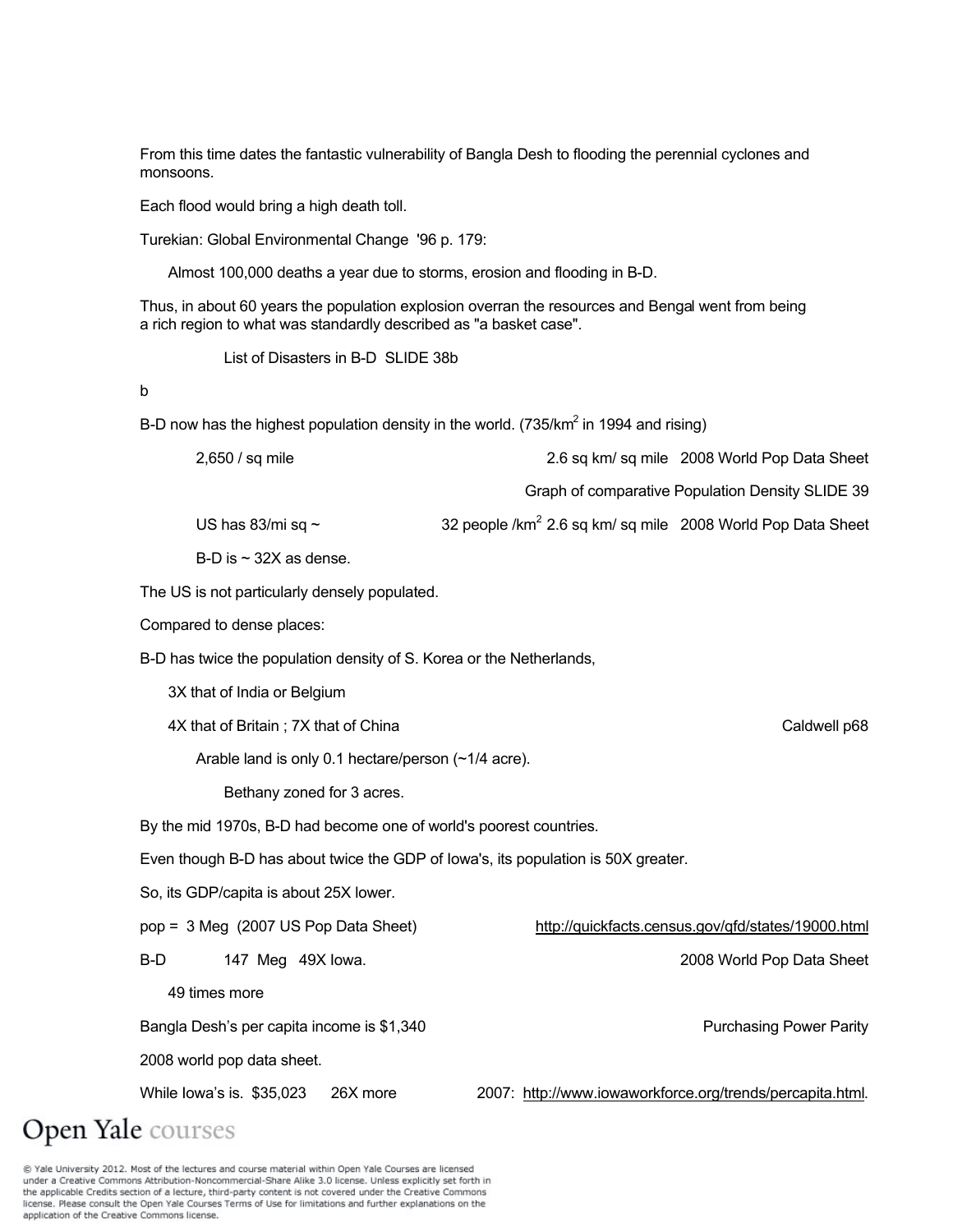Bangla Desh's population is expected to increase by 50% by 2050 and an unknown amount after that. 2008 World Pop Data Sheet

B-D got caught IN THE MALTHUSIAN TRAP.

Improvements in productivity are just eaten up, and more than eaten up, by population growth.

It's just what Malthus said: No matter how productive the agriculture,

people will multiply up to the misery level.

Malthus was the first professional economist by training to teach at the college founded at Haileybury in England by the East India Company to train its young administrators on the rudiments of economic theory.

Is India falling Into the Malthusian Trap? Chennai (Madras) The Hindu Business Line 4/9/08

Article from the "Hindu Business Line" of India – sort of a Wall Street Journal of India. It mentions that Malthus taught at the East India Company's college where he "trained its young administrators on the rudiments of economic theory." His students were the first administrators of the British Raj in India. The newspaper goes on to say: "Now, over 200 years after his doctrine was first published in 1798, the ubiquitous Malthusian theory has come back to haunt the Indian economy all over again."

Of course it's too simple to attribute the problem solely to population. British Colonialism had many good and bad effects. Many factors, including natural disasters and poor governmental policies contributed to the problem. But these factors had been present in Bengal for a long time - the thing which really changed dramatically was the population density.

In the 1970s BanglaDesh was

Very traditional: predominantly conservative Muslim

Women had very low social status

 most women observe "purdah" involving substantial restrictions on their movements outside the home,

Battery acid story used earlier.

Infant and child mortality was high

25% of the children died before the age of 5.

There had been no improvement in this rate for the preceding 20 years.

There was no Social Security system

So families depended on children for old age security:

No real improvement in living conditions Lack of GNP Rise ---->40

Now these are all the factors that are well known to ensure that people living under these conditions will be very high fertility people.

### **Open Yale** courses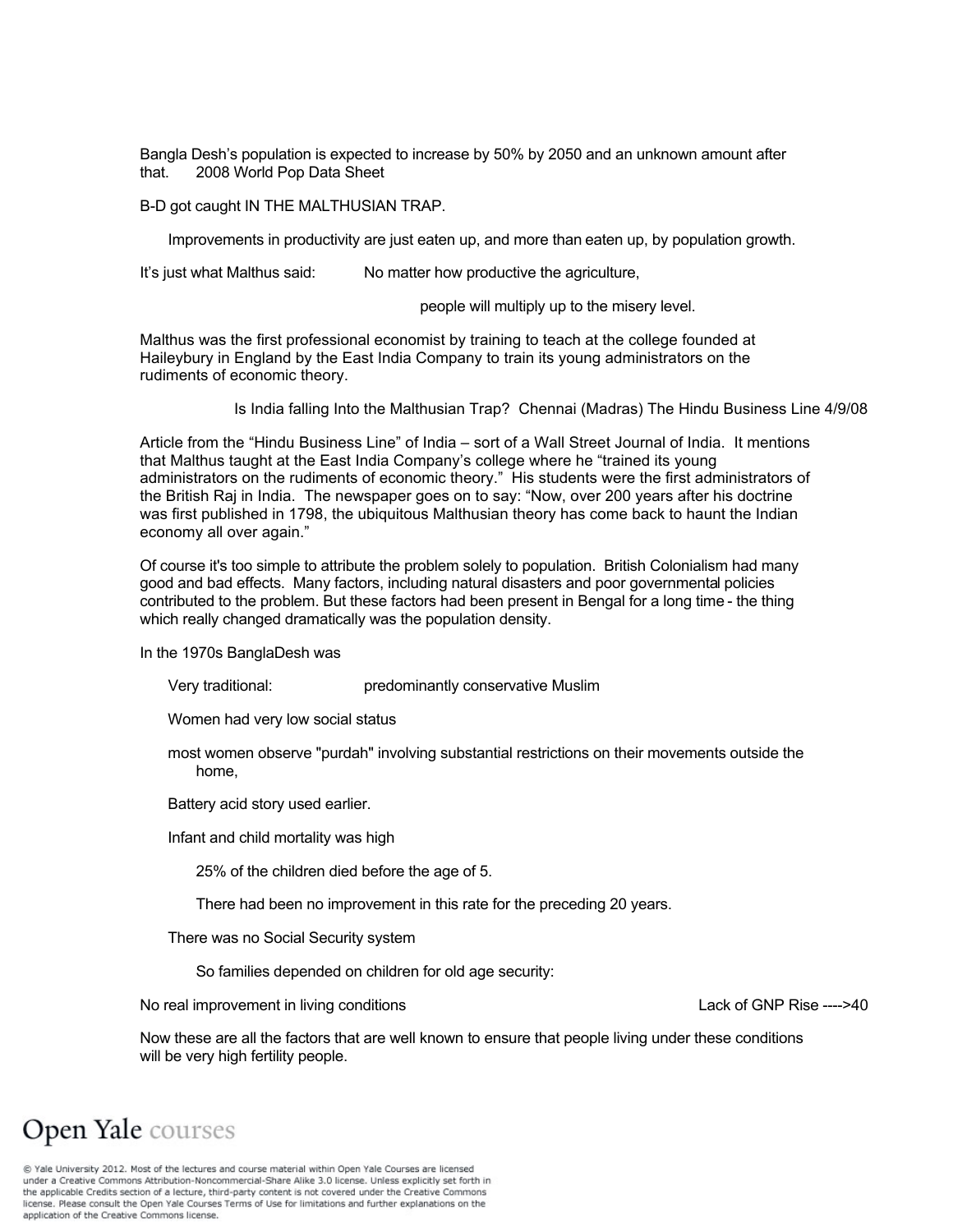BUT - WHAT HAPPENED? : Between 1970 and 1997 Birth Rates fell much faster than had happened in previously industrialized countries.

Contraceptive use rose from 3% to 45%

Fertility fell by over 50% (TFR from 7 to 3.3) SFP B-D 1996-97 SLIDE

This was the result of an extensive and well run family planning program.

When this information came out, it causes a revolution in thought about the deteminants of fertility. At that time, despite the results of the Princeton Project, the dogma was still that economic development was the key to reducing fertility.

In the 1974 World Population Conference in Bucharest.

Theory that Development is the best contraceptive

But here was a large, impoverished country, that had seen extremely little economic development – yet its birthrate had dropped dramatically.

Demographers looked around and found that next door, in India, the State of Kerala had dropped its birthrate even more than Bangla Desh had. And Kerala was one of the poorest states in India. Much richer states had not made so much progress. In fact now Kerala has reached replacement level fertility, and much of Southern India, although still poor, has had dramatic declines in fertility.

The importance of the examples of Bangla Desh and Kerala in the evolution of population policies can not be overestimated.

So it really behooves us to take a closer look and compare these to India and Pakistan.

Pakistan's program was based on local traditions and cultures : they used traditional birth attendants: the Daiys:

A very rational attempt:

But, it didn't work. The Dais were generally older women who had never used birth control themselves..

In general, they didn't believe in contraception.

Because condoms and other supplies were cheap, there was little profit in it for the daiyis.

They could earn more from attending births than from distributing condoms.

They took their quotas worth of condoms from the government,

threw them away and then got paid well by the Gov't for meeting their quotas.

Then they made more money by providing birthing services

 They were very ignorant: 50% of the Dais believed that the IUD was NOT inserted into the uterus, but into some part of the body like the stomach.

Hence they could not cogently answer the questions and concerns of their clients.

Etc. The program didn't work

# **Open Yale** courses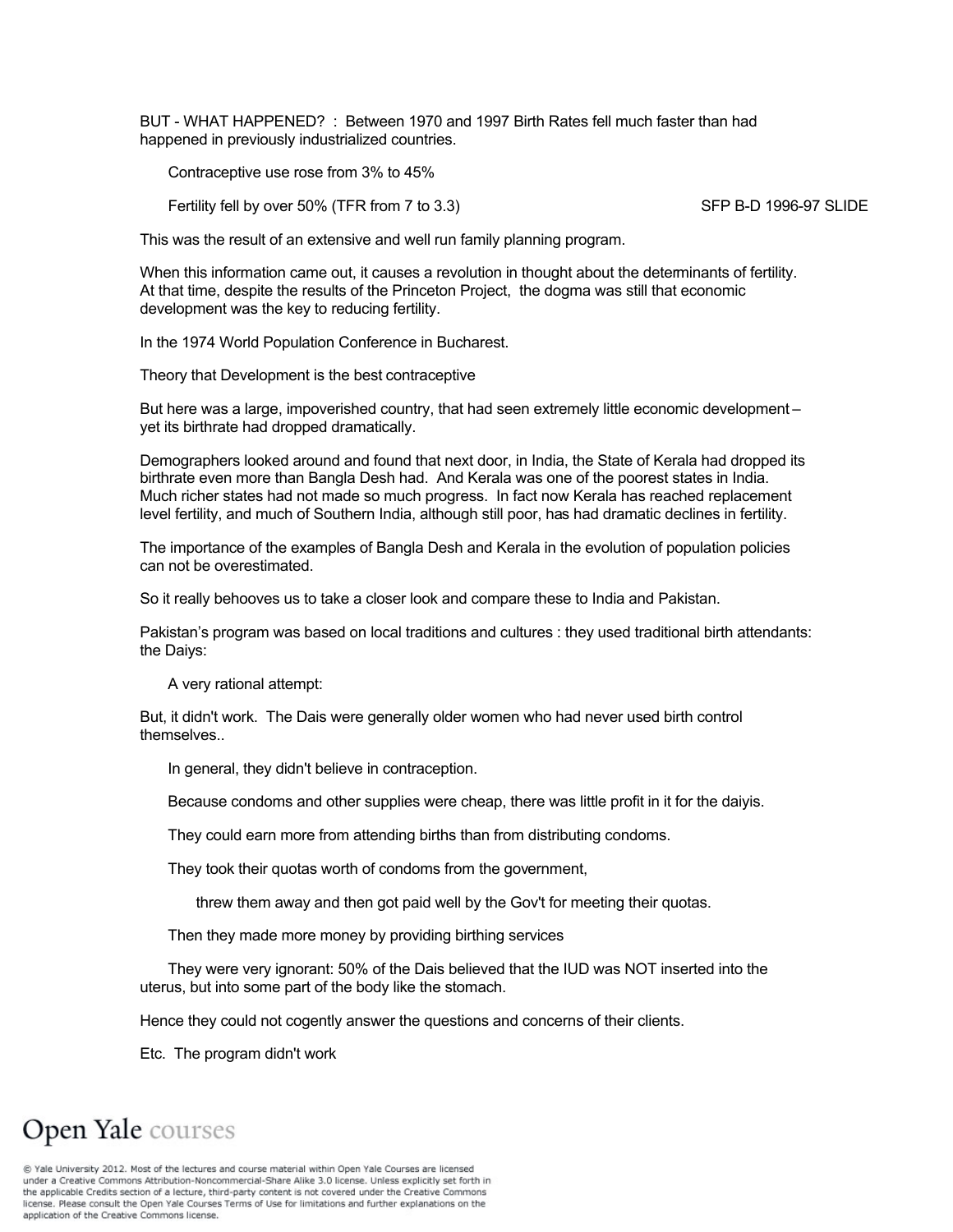India was also one of the first countries to initiate family planning programs.

The Indian program also relied on only one method, the cheapest and most secure method: Sterilization.

Not an obviously stupid choice.

Sterilization is the most chosen method of birth-control in the world -

including in the US.

It works basically 100% of the time.

It requires no daily compliance measures from the users.

So the users like it.

Since India had a somewhat better Medical infrastructure than Pakistan, they were able to offer sterilization rather widely – even if crudely as in the bus I showed you in the last lecture.

But the people weren't ready for it so not a lot of people got sterilized.

The Indian Gov't. tried to give people monetary incentives to be sterilized.

 Not obviously stupid: these are very poor people who can't even take a day off from work to go to the clinic and be sterilized; they don't have the money for transport to clinics, and they have to work so they can't rest and recuperate.

I read a very interesting article on Nepal (very much in the culture zone of India) about the expenses that rural women incur when they go into the city for a tubal ligation. The bottom line was that there was no way they could afford it unless the government reimbursed them.

But some international commentators perceived incentives as bribes and coercion,

 In India, The politicians greatly exaggerated the coercion as a way of attacking the governing Congress Party.

So it didn't work.

When B-D gained independence from Pakistan, the gov't and the AID organizations decided to take an experimental approach.

They tried a variety of different methods and they did really good academic research on them to see what worked.

Then, as they found out what experimental programs were liked by the people and were effective-

They could spread these programs to the rest of the country.

Best studied (and intervened) region is Matlab Pritchett p12, 35ff:

Here is one of the early programs tried SLIDE 41

 There is an Immediate satisfaction of the "unmet need" that was present at the time, but no further effect.

They then improved the program.

The usual procedure is to set up family planning clinics.

**Open Yale** courses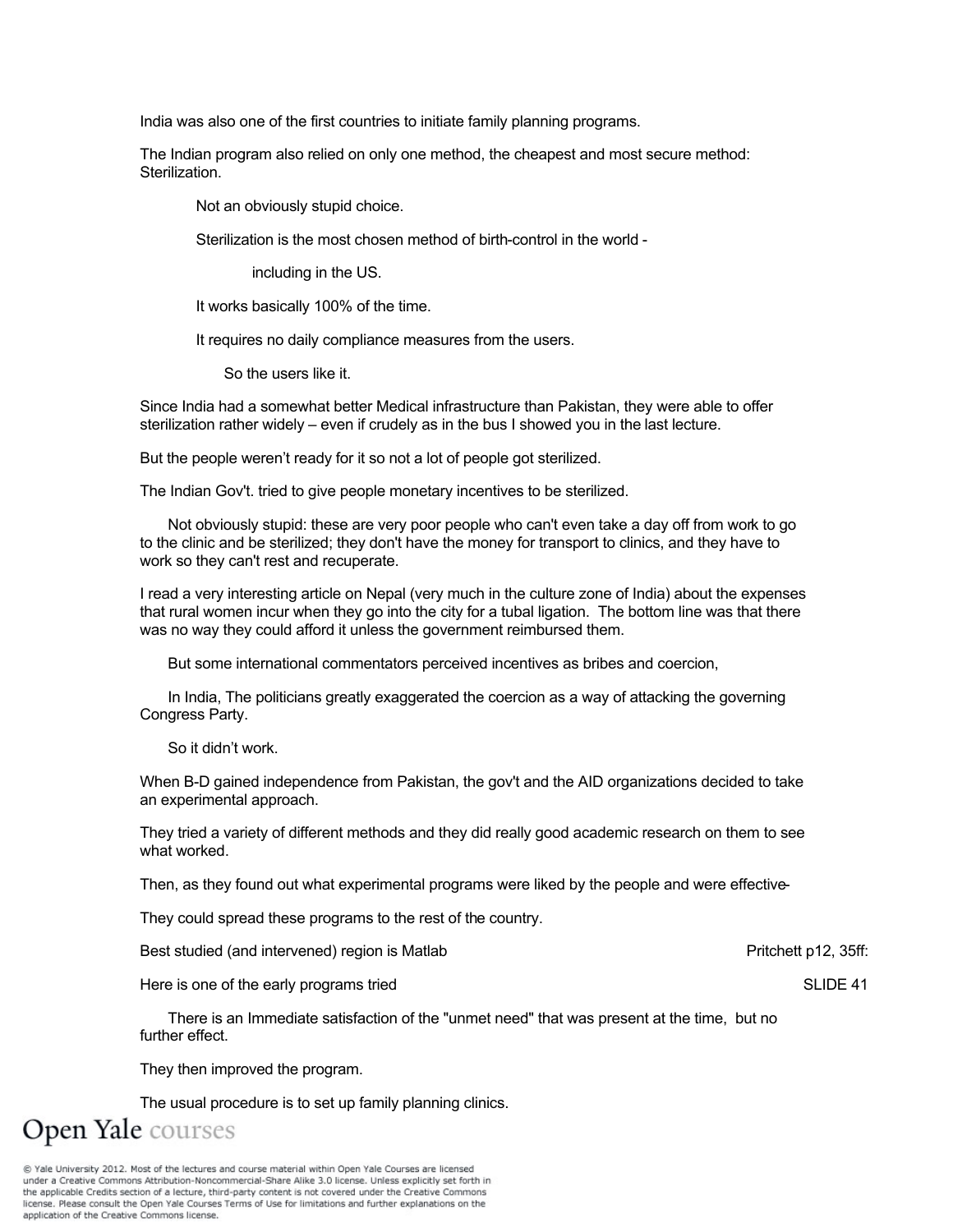First problem was that women couldn't get to clinics.

Matlab region, like all of B-D, is predominantly conservative Muslim and most women observe "purdah"

involving substantial restrictions on their movements outside the home.

So, if the mountain won't come to Muhammed, Muhammed will go to the mountain.

If the women couldn't come to the FP workers, the FP workers would go to the women.

As health workers in the program, well educated, female villagers were chosen.

These were generally

1) married

-----------

--------------------

- 2) themselves contracepting, and
- 3) from an influential family.

The recruitment of educated, respected and contracepting village women to was a deliberate attempt to announce the social acceptability of contraception in order to overcome family disapproval

The health worker was trained to deal w/ husbands and mother's in law, who would usually be very powerful sources of opposition.

The program was substantial - even could be called saturating.

- 1. At the peak of the program, there were 28,000 of these "family welfare assistants. Phillips & Hossain Int Fam Plan Persp. 29#3:138.
- 2. The health workers were hired full time to avoid any conflicts of interest.
- 3. Each currently married, fecund woman was visited every two weeks.

These visits every two weeks provided continuous contact and support. Very necessary when family members may be in a battle over whether to use contraception - and again necessary to immediately intervene if any real or perceived side effects occurred.

The Matlab region of Bangla Desh was provided with very intensive family planning services and the treatment area was saturated with contraceptive knowledge and availability.

The Family Planning and Health Services Project in the Matlab region of Bangla Desh

-------------

MOST IMPORTANTLY: The program was what's called client centered.

The health worker's job was NOT to meet quotas, but to discussed family planning needs and present information.

The FP worker explicitly tried to reduce fear of side effects

And after use, to help the woman deal with any real side effects.

The family planning worker offered a broad variety of contraceptive methods

(the pill, IUDs, condoms, injectables).

**Open Yale** courses